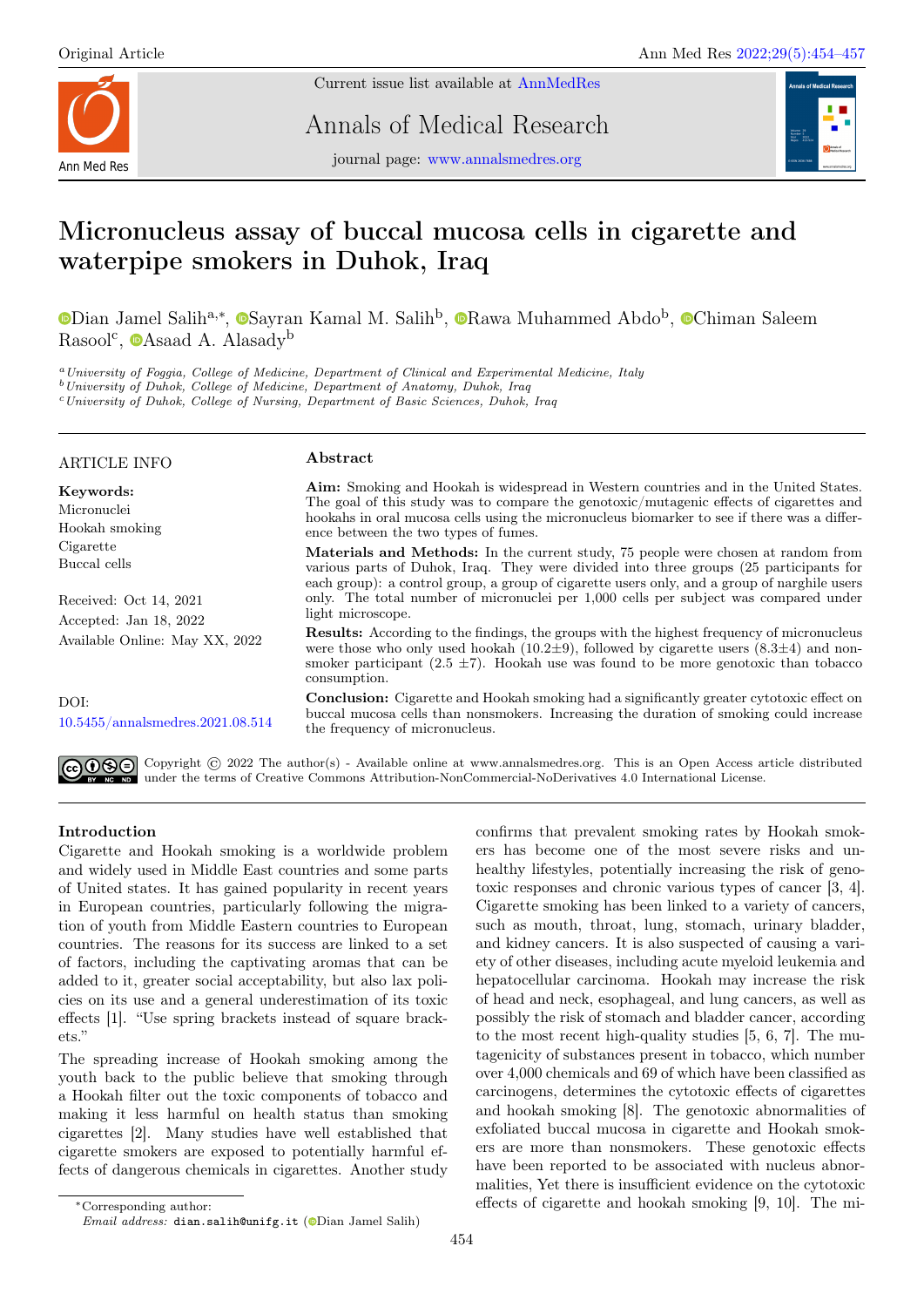cronucleus assay for exfoliated cells is a popular tool for estimating DNA damage in humans and the genotoxic of smaller concentrations of carcinogens in human populations. This assay's results can be used to provide an advance indication of the possibility of developing long-term health problems [11]. Due to an increasing rate of cigarette and hookah smoking consumption among young people in the Duhok, Iraq, this study aimed to evaluate the harmful effects of these two types of tobacco smoking on cigarettes and hookah smokers and compare them with the control group via the micronucleus assay.

## Materials and Methods

## Ethical statement

The scientific research committee of the college of medicine/University of Duhok and the Ethics Committee of the Director of Health (No.68. 22/09/2020) approved the current study. All participants signed both oral and written consent forms.

## Samples

The present study was performed according to the casecontrol study design. This study comprised 75 individuals in the age group ranged from 18 to 26 years, and they were selected randomly at different parts in the Duhok and Shexan Districts/ Kurdistan region of Iraq.

All participants were classified into three main groups: Group one consisted of 25 participants who were cigarette smokers. Group two consisted of 25 hookah smokers and 25 healthy controls who never smoked cigarettes and Waterpipes.

Each individual completed a questionnaire form that included information such as gender, age, medical history, daily smoking duration, and alcohol consumption habits. In the hookah smokers group, participants have been selected from the smokers who had never smoked cigarettes or smoked rarely.

## Buccal micronucleus assay

Exfoliated buccal mucosa cells were softly collected from each participant's oral mucosa of cheeks using a soft toothbrush. Participants were asked to rinse their mouths completely with water before collecting buccal cells to remove any undesired material. Cell samples were taken from the inner walls of the cheeks on the right and left sides using a small-headed toothbrush.

The toothbrush was immersed in Phosphate buffer solution in a centrifuge tube. The cell suspension was made to produce slides after centrifugation. After drying, the slides were fixed in 80 percent ice-cold methanol, stained with Giemsa, and examined under a light microscope.

#### Statistical analysis

All statistics were done, and the average frequencies of MN cases and controls were evaluate by comparing with the Student's t-test. (P0.05) was considered to be statistically significant. To determine the frequency of various cell types, each participant had 1000 cells scored. Nuclear anomalies were scored using the criteria proposed by Tolbert et al. [11].

Table 1. Demographic characteristics of participants

| Variable                           | Controls     | Cigarette<br>smokers | Hookah<br>smokers |
|------------------------------------|--------------|----------------------|-------------------|
| Participants                       | 25           | 25                   | 25                |
| Age (Mean $\pm$ St)                | $21.1 \pm 4$ | $24.4 + 9$           | $23.6 \pm 6$      |
| Duration of smoking                |              | $2.5 - 6$            | $1 - 4.5$         |
| (Years)                            |              |                      |                   |
| Alcohol consumption                |              |                      |                   |
| (Person)                           |              |                      |                   |
| No. of Cigarette/Hookah<br>per day |              | 16.3                 | 0.8               |

Table 2. The mean numbers of micronuclei observed in the three groups

|                   | Frequency of MN | Mean numbers of MN |
|-------------------|-----------------|--------------------|
| Controls          | $0 - 4$         | $2.5 \pm 7$        |
| Cigarette smokers | $4 - 10$        | $8.3 + 4$          |
| Hookah smokers    | $3 - 16$        | $10.2 + 9$         |



Figure 1. Mean number of micronuclei in three study groups

## Results

A total of 75 male and female participants (25 healthy controls, 25 cigarette smokers, and 25 hookah smokers) were included in the current study. The age of the participants ranged from  $18-26$  years with mean "23.1(2.3)" years.

The duration of cigarette smoking ranged from (2.5-6) years with mean "4.5(8.1)" years while the duration of hookah smoking ranged from (1-4.5) years with mean " $2.7(1.5)$ " respectively. The characteristics features of

Table 3. Mean number of Pyknosis, karyorrhexis and karyolysis in three study groups

|                   | Pyknosis      | Karyorrhexis  | Karyolysis     |
|-------------------|---------------|---------------|----------------|
| Controls          | $0.1 \pm 0.8$ | $0.9 \pm 0.3$ | $0.2 \pm 0.1$  |
| Cigarette smokers | $1.4 \pm 0.3$ | $2.0 \pm 1.1$ | $2.16 \pm 0.5$ |
| Hookah smokers    | $1.6 \pm 0.5$ | $1.3 \pm 0.2$ | $5.78 \pm 2.7$ |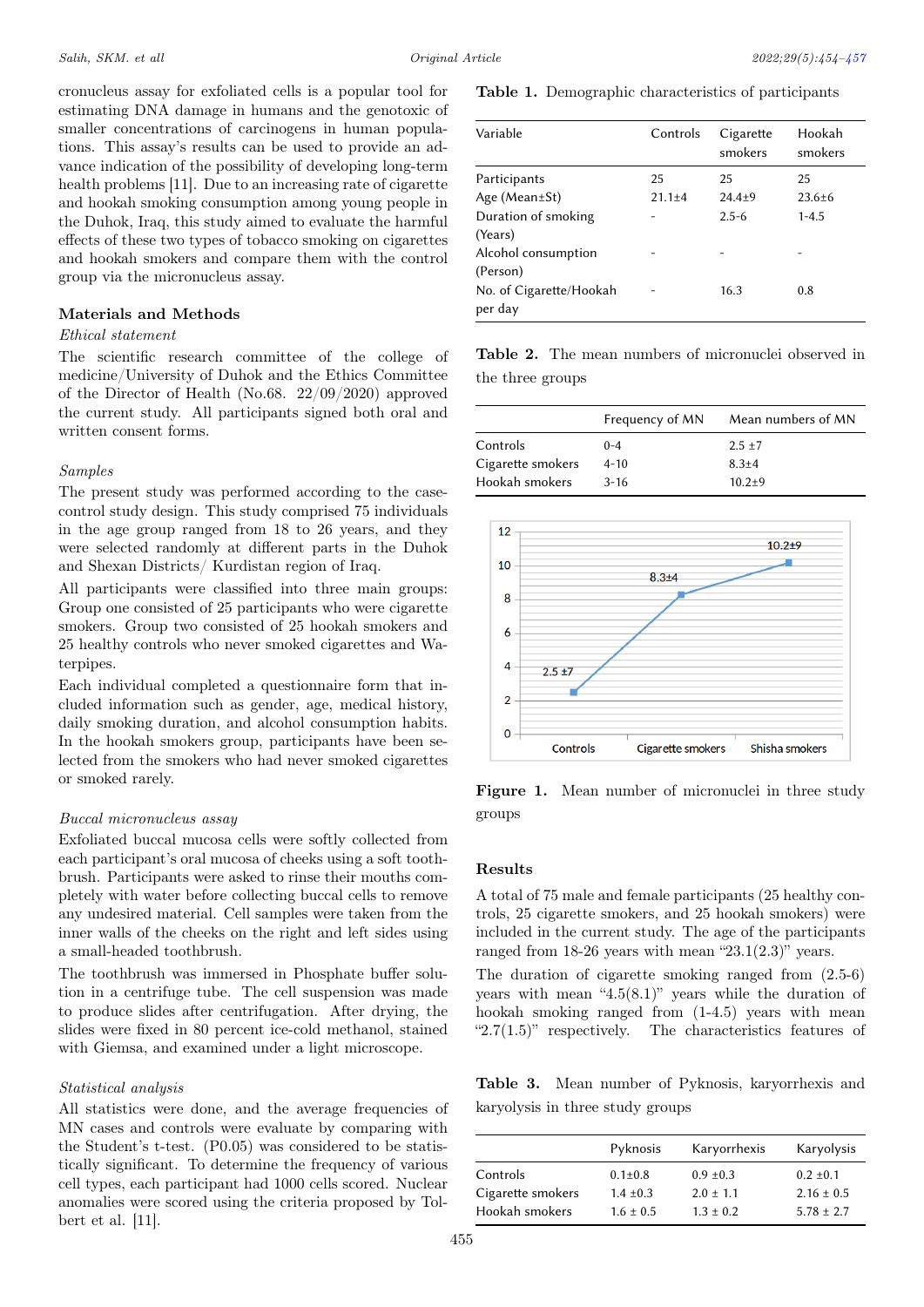<span id="page-2-0"></span>

Figure 2. Cytosmears showing exfoliated buccal epithelial cells with Giemsa Stain x1000

the group exposed including age, sex, length of time of cigarette smoking, and alcohol consumption, were summarized in (Table 1).

Micronuclei frequency in exfoliated buccal cells varied from (0-4) in healthy controls, from (4-10) in smokers, and from (3-16) in hookah smokers. As shown in [Figure1] (Figure 1), the mean micronuclei frequency in healthy controls was  $(2.5\pm7)$ , smokers  $(8.3\pm4)$ , and hookah smokers (10.2±9) in 1,000 binucleated cells. Cigarette and Hookah smokers had a considerably higher frequency of micronuclei (p≤0.05). The mean numbers of micronuclei observed in the three groups are presented in (Table 2). The mean number of Pyknosis, karyorrhexis, and karyolysis of three study groups are summarized in (Table 3) and presented in (Figure 2).

# Discussion

Smoking has already been identified as a significant health risk for a variety of health issues and different types of cancer, especially oral cancer. Cigarette smoking, hookah smoking, and tobacco consumption is one of the leading causes of oral cancer because they contain several carcinogens that activate in different tissues and cause DNA damages. [12, 13, 14].

In the present study, we evaluated the effects of cigarettes and hookah smoking on the formation of micronucleus in exfoliated oral cells using the micronucleus assay, which is a fast and reliable assay for evaluating mutagen and carcinogen exposure and detecting human cancer risks because most tumors are of epithelial origin.

This study tried to evaluate the contribution of cigarettes and hookah smoking in raising the micronucleus frequencies in exfoliated buccal mucosal cells of Kurdish people in Duhok city/ Kurdistan region of Iraq who smoked cigarettes for more than 5 years and hookah for more than 2 years routinely in comparison to control group who do not smoke cigarettes and Waterpipes.

The number of micronuclei in tobacco chewers and cigarette smokers was found to be greater than in the general population. According to reports, smokers have 1-2 times the number of micronuclei as non-smokers.The results showed that hookah smokers have nearly 1.5 times

more micronuclei than people who have never smoked waterpipes, which is consistent with prior findings in cigarette smokers [4, 16].

The current research work showed a significantly higher frequency of micronuclei, as genotoxic indicators in the cigarettes and hookah smokers as compared to the control group  $(10.2\pm9, 8.3\pm4, 2.5\pm7)$  respectively); The findings of the present study are compatible with the previous studies were done by Sarshar et al., Joshi et al. [15, 16].

Air pollution, agricultural pesticide exposure, and longterm Arsenic occupational exposure have all been associated with increased rates of micronuclei score in mucosal surface and peripheral blood lymphocytes [17].

Studies show that micronuclei develop as a result of continuous exposure and can disappear if genotoxic agents are not used any more. Based on this analysis, it is observed that this biomarker has occurred in all groups tested when examining results relating to the micronucleus [18, 19].

Our findings also show that hookah smoking has a significant impact on elevated micronucleus frequencies in youth  $(p \leq 0.05)$  when compared to cigarette smokers. The genotoxic effects of hookah smoking were found to be more prevalent in men and alcoholics. There was no considerable relationship between age and micronucleus occurrence in this study, possibly because all of the samples were almost same age.

The findings suggest that alcohol and cigarettes can provide suitable conditions for the development of micronuclei, as evidenced by the subjects who admitted to using these substances. However, they also show that alcohol and cigarettes do not provide the required conditions, as subjects who did not consume these substances had micronuclei as well.

Our findings show that smoking causes micronucleus incidence and other nuclear anomalies such as nuclear pyknosis, karyolysis, and karyorrhexis in human buccal cells, and that these results vary based on the extent of smoking and the number of cigarettes consumed per day. Previous studies on the cytogenetic effects of smoking on oral cells have found that these effects may be due to the nicotine levels of the cigarettes smoked by the participants.